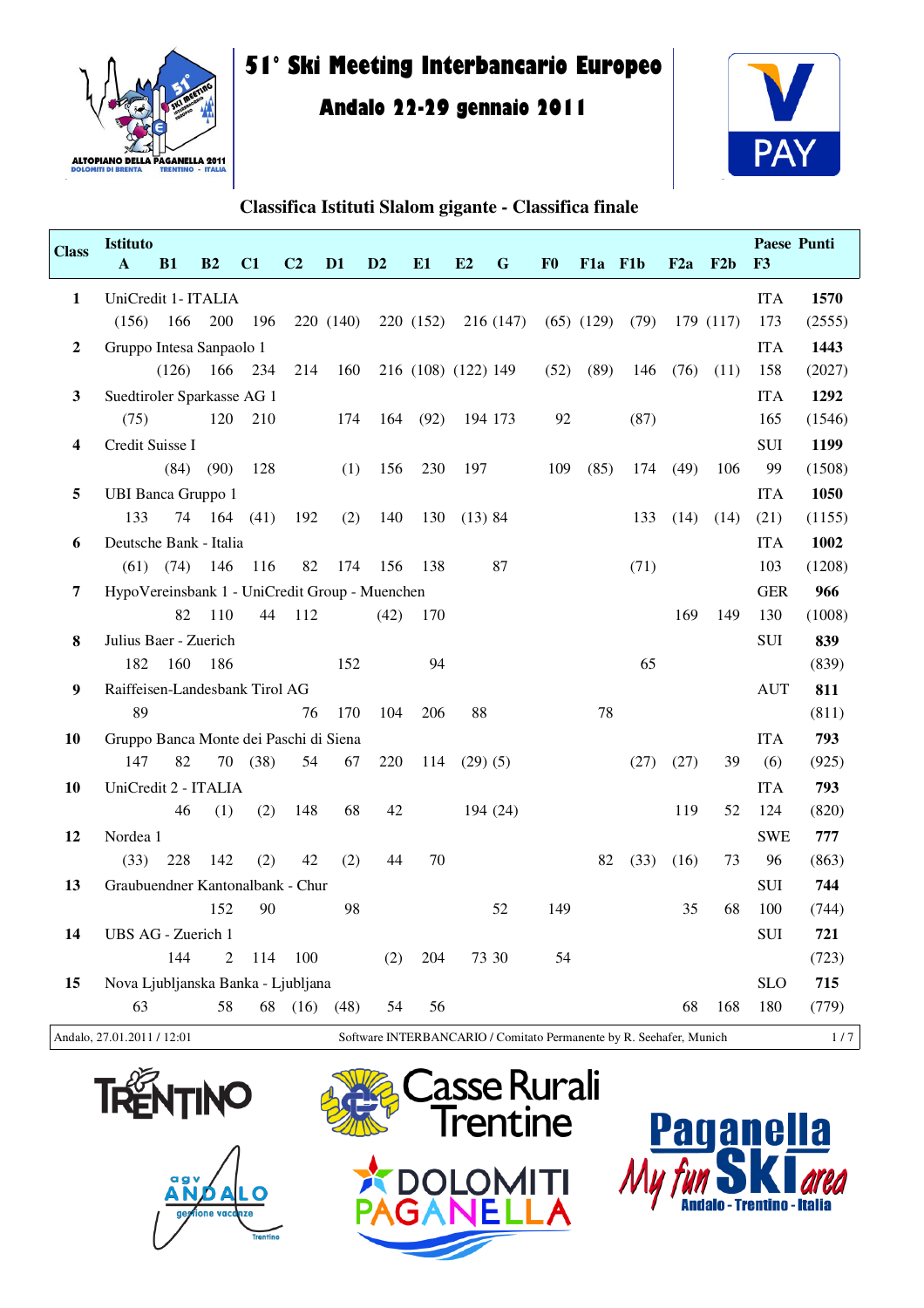| <b>Class</b> | Istituto<br>$\mathbf{A}$<br>B1                 | B2             | C1   | C <sub>2</sub> | D <sub>1</sub> | D <sub>2</sub> | E1  | E2     | $\mathbf G$ | F <sub>0</sub> | F1a F1b |      | $\mathbf{F2}$ | F2b | Paese Punti<br>F3 |              |
|--------------|------------------------------------------------|----------------|------|----------------|----------------|----------------|-----|--------|-------------|----------------|---------|------|---------------|-----|-------------------|--------------|
| 16           | BayernLB Muenchen                              |                |      |                |                |                |     |        |             |                |         |      |               |     | <b>GER</b>        | 709          |
|              |                                                | 142            | (1)  |                | 114            |                | 66  | 54     |             |                |         | 65   | 146           | 24  | 98                | (710)        |
| 17           | Deutsche Bank Deutschland                      |                |      |                |                |                |     |        |             |                |         |      |               |     | <b>GER</b>        | 689          |
|              | 202                                            | 52             | 79   | 120            | (1)            | 46             |     |        | 90          |                | 51      |      |               | 49  |                   | (690)        |
| 18           | Gruppo Intesa Sanpaolo 2                       |                |      |                |                |                |     |        |             |                |         |      |               |     | <b>ITA</b>        | 678          |
|              | (36)                                           | 51             | 114  | 80             | 128            | 116            | 62  |        | 69(8)       |                |         | (40) |               |     | 58                | (762)        |
| 19           | Bank Austria - UniCredit Group - Kaernten      |                |      |                |                |                |     |        |             |                |         |      |               |     | <b>AUT</b>        | 667          |
|              |                                                |                |      |                | 158            | 146            | 178 | 171 14 |             |                |         |      |               |     |                   | (667)        |
| 20           | <b>Bank Vontobel AG</b>                        |                |      |                |                |                |     |        |             |                |         |      |               |     | SUI               | 656          |
|              | (34)                                           | 64             | 158  | 106            | 36             | (2)            |     |        |             | 93             | 71      | 87   | 41            |     |                   | (692)        |
| 21           | Tiroler Sparkasse Bank AG                      |                |      |                |                |                |     |        |             |                |         |      |               |     | <b>AUT</b>        | 621          |
|              |                                                |                | 90   |                |                | 118            | 118 |        | 48 171      | 76             |         |      |               |     |                   | (621)        |
| 22           | Raiffeisen Schweiz                             |                |      |                |                |                |     |        |             |                |         |      |               |     | SUI               | 606          |
|              | 79<br>32                                       | 32             | (14) | 61             | 122            |                |     |        |             | 155            |         | 103  |               | 22  |                   | (620)        |
| 23           | Banca Popolare di Vicenza                      |                |      |                |                |                |     |        |             |                |         |      |               |     | <b>ITA</b>        | 581          |
|              | 152<br>76                                      | 11             | 39   |                |                | 226            | 50  |        | 27          |                |         |      |               |     |                   | (581)        |
| 24           | Sparkasse Bad Tölz-Wolfratshausen              |                |      |                |                |                |     |        |             |                |         |      |               |     | <b>GER</b>        | 542          |
|              | 149<br>14                                      | 99             |      |                | $\mathbf{1}$   | 60             |     |        |             | 160            | 59      |      |               |     |                   | (542)        |
| 25           | DnB NOR Bank ASA 1                             |                |      |                |                |                |     |        |             |                |         |      |               |     | <b>NOR</b>        | 522          |
|              | 137                                            | 36(13)         | 22   | (1)            | 17             | 32             | 72  | 103    |             |                |         |      |               | 103 |                   | (536)        |
| 26           | SKB - Societe Generale Group - Ljubljana<br>91 | $\overline{4}$ | 50   | 102            | 90             |                |     |        |             |                | 41      |      | 130           |     | <b>SLO</b>        | 508          |
|              |                                                |                |      |                |                |                |     |        |             |                |         |      |               |     |                   | (508)        |
| 27           | Sparkasse Schwaz AG<br>42                      | 74             | 22   | 120            | 50             |                | 112 |        |             | 62             |         |      |               |     | <b>AUT</b>        | 482<br>(482) |
| 28           | Factor Banka - Ljubljana                       |                |      |                |                |                |     |        |             |                |         |      |               |     | <b>SLO</b>        | 481          |
|              | 56                                             | 72             | 140  |                | 2              | 100            |     |        |             |                | 54      | 57   |               |     |                   | (481)        |
| 29           | Suedtiroler Volksbank - Banca Popolare         |                |      |                |                |                |     |        |             |                |         |      |               |     | <b>ITA</b>        | 469          |
|              | 91<br>98                                       | 124            | 108  |                |                | 48             |     |        |             |                |         |      |               |     |                   | (469)        |
| 30           | Banca Popolare di Sondrio                      |                |      |                |                |                |     |        |             |                |         |      |               |     | <b>ITA</b>        | 448          |
|              | 188                                            |                | 82   |                |                |                |     | 132    |             | 46             |         |      |               |     |                   | (448)        |
| 31           | Nova Kreditna Banka - Maribor                  |                |      |                |                |                |     |        |             |                |         |      |               |     | <b>SLO</b>        | 441          |
|              | 106                                            | 73             | 11   | (2)            | (1)            |                | 68  | $8\,$  |             |                | 24      | 46   |               | (8) | 105               | (452)        |
| 32           | Hypo Tirol Bank AG                             |                |      |                |                |                |     |        |             |                |         |      |               |     | <b>AUT</b>        | 438          |
|              | 226                                            |                |      |                | 134            | 78             |     |        |             |                |         |      |               |     |                   | (438)        |
| 33           | Landesbank Baden-Wuerttemberg                  |                |      |                |                |                |     |        |             |                |         |      |               |     | <b>GER</b>        | 406          |
|              | 56<br>22                                       | (2)            | 92   | (1)            |                | $(2)$ $(14)$   | 62  |        | 33          | 57             |         |      | 68            |     | 16                | (425)        |
| 34           | <b>BPER Group</b>                              |                |      |                |                |                |     |        |             |                |         |      |               |     | <b>ITA</b>        | 398          |
|              | 58                                             | 67             | 2    | 136            |                |                |     |        | 40 16       |                | 79      |      |               |     |                   | (398)        |
| 35           | Raiffeisenbank Reutte                          |                |      |                |                |                |     |        |             |                |         |      |               |     | <b>AUT</b>        | 345          |
|              |                                                |                |      | 70             | 168            | 44             |     |        |             |                | 63      |      |               |     |                   | (345)        |
| 36           | Raiffeisenbank Defereggental                   |                |      |                |                |                |     |        |             |                |         |      |               |     | <b>AUT</b>        | 330          |
|              |                                                | 224            |      |                | 106            |                |     |        |             |                |         |      |               |     |                   | (330)        |
| 37           | LGT Bank in Liechtenstein AG                   |                |      |                |                |                |     |        |             |                |         |      |               |     | LIE               | 324          |
|              |                                                |                | 30   | 28             |                |                | 110 | 113    |             | 43             |         |      |               |     |                   | (324)        |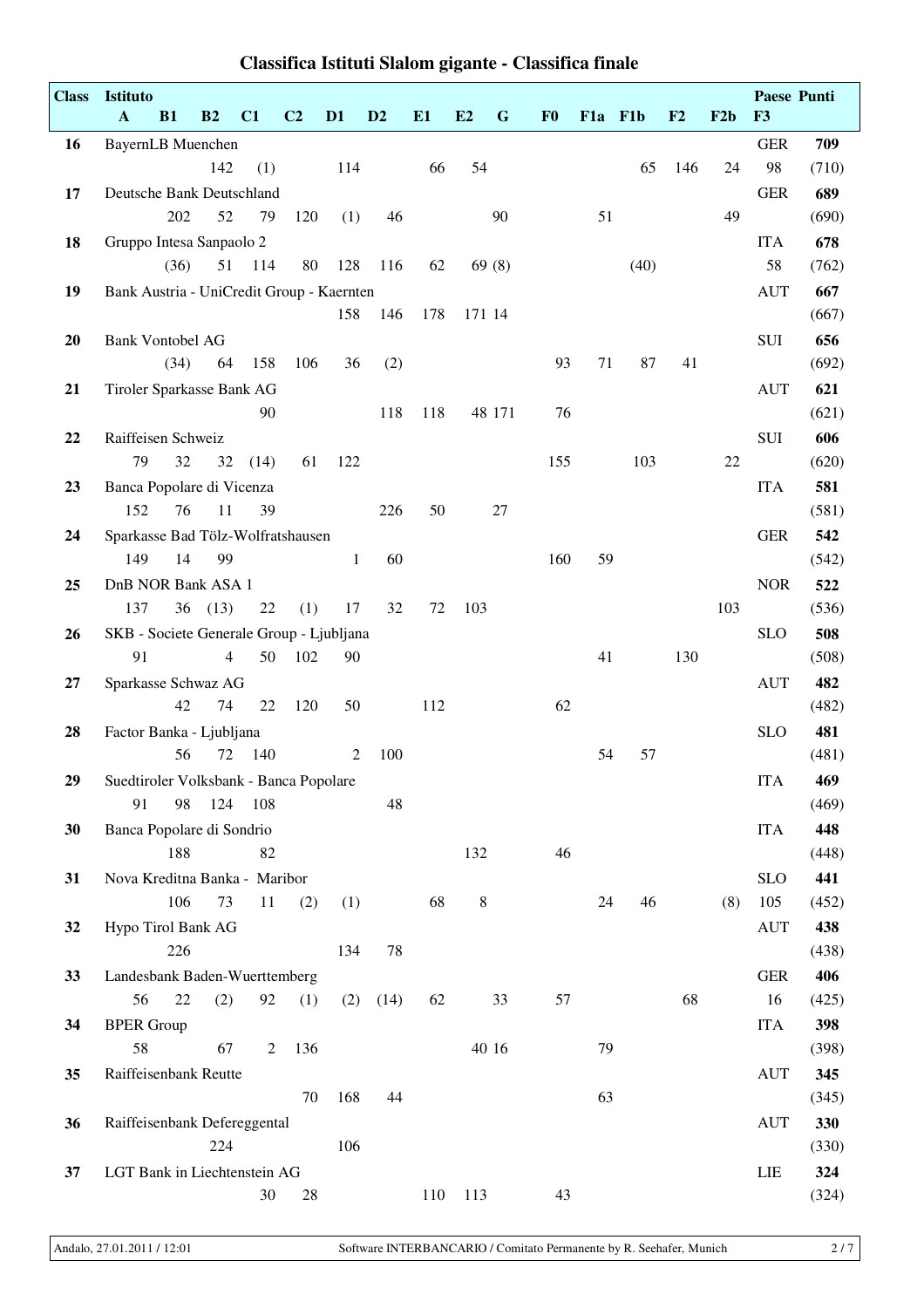| <b>Class</b> | Istituto                              |     |                |              |                |              |                |     |    |             |                |    |         |    |     |            | Paese Punti  |
|--------------|---------------------------------------|-----|----------------|--------------|----------------|--------------|----------------|-----|----|-------------|----------------|----|---------|----|-----|------------|--------------|
|              | $\mathbf{A}$<br>B1                    |     | B2             | C1           | C <sub>2</sub> | D1           | D <sub>2</sub> | E1  | E2 | $\mathbf G$ | F <sub>0</sub> |    | F1a F1b | F2 | F2b | F3         |              |
| 38           | Cassa Rurale di Fiemme BCC            |     |                |              |                |              |                |     |    |             |                |    |         |    |     | <b>ITA</b> | 305          |
|              |                                       |     | 100            | 118          |                |              |                |     |    |             | 87             |    |         |    |     |            | (305)        |
| 39           | Stadtsparkasse Muenchen               |     |                |              |                |              |                |     |    |             |                |    |         |    |     | <b>GER</b> | 293          |
|              |                                       |     | 36             | 80           | $\overline{4}$ |              |                | 124 |    |             |                |    |         |    |     | 49         | (293)        |
| 40           | Abanka Ljubljana D. D.                |     |                |              |                |              |                |     |    |             |                |    |         |    |     | <b>SLO</b> | 281          |
|              |                                       | 80  | 92             |              |                |              |                |     |    |             |                |    | 87      | 22 |     |            | (281)        |
| 41           | Gruppo Credito Valtellinese           |     |                |              |                |              |                |     |    |             |                |    |         |    |     | <b>ITA</b> | 276          |
|              |                                       |     | 38             |              | 50             | 22           |                |     |    | 109         |                |    |         |    | 57  |            | (276)        |
| 42           | Raiffeisenbank Sölden                 |     |                |              |                |              |                |     |    |             |                |    |         |    |     | <b>AUT</b> | 275          |
|              |                                       | 204 |                |              |                |              |                |     |    |             | 71             |    |         |    |     |            | (275)        |
| 43           | Oesterreichische Nationalbank         |     |                |              |                |              |                |     |    |             |                |    |         |    |     | <b>AUT</b> | 260          |
|              |                                       |     |                |              | 88             | $\mathbf{2}$ | 24             |     |    |             |                |    |         |    | 146 |            | (260)        |
| 43           | Schweizerische Nationalbank           |     |                |              |                |              |                |     |    |             |                |    |         |    |     | SUI        | 260          |
|              | 68                                    |     |                | 25           |                | 20           |                | 98  |    |             |                | 49 |         |    |     |            | (260)        |
| 45           | Erste Bank der oesterr. Sparkassen AG |     |                |              |                |              |                |     |    |             |                |    |         |    |     | <b>AUT</b> | 239          |
|              |                                       |     |                |              | $\mathbf{1}$   |              |                |     | 58 |             |                |    |         | 92 |     | 88         | (239)        |
| 46           | Credit Agricole Groupe France         |     |                |              |                |              |                |     |    |             |                |    |         |    |     | <b>FRA</b> | 235          |
|              |                                       |     | 1              |              |                |              | 106            | 94  |    | 23 11       |                |    |         |    |     |            | (235)        |
| 47           | Cassa Raiffeisen di Selva Gardena     |     |                |              |                |              |                |     |    |             |                |    |         |    |     | <b>ITA</b> | 234          |
|              |                                       |     | 54             |              | 100            |              | 80             |     |    |             |                |    |         |    |     |            | (234)        |
| 47           | Raiffeisenbank Mayrhofen              |     |                |              |                |              |                |     |    |             |                |    |         |    |     | <b>AUT</b> | 234          |
|              |                                       | 114 |                |              |                | 120          |                |     |    |             |                |    |         |    |     |            | (234)        |
| 49           | Credit Suisse II                      |     |                |              |                |              |                |     |    |             |                |    |         |    |     | SUI        | 210          |
|              |                                       | 90  | 21             |              |                |              |                |     | 99 |             |                |    |         |    |     |            | (210)        |
| 50           | Gruppo Banco Popolare Verona          |     |                |              |                |              |                |     |    |             |                |    |         |    |     | <b>ITA</b> | 205          |
|              |                                       |     | 14             | 42           | 11             | $\mathbf{1}$ |                | 6   | 58 |             |                |    |         | 73 |     |            | (205)        |
| 51           | Raiffeisen-OnLine                     |     |                |              |                |              |                |     |    |             |                |    |         |    |     | <b>ITA</b> | 196          |
|              |                                       |     |                | 106          |                |              |                |     |    |             | 90             |    |         |    |     |            | (196)        |
| 52           | Gruppo Banca Carige<br>40             |     | $\overline{2}$ |              |                |              |                |     |    | 75 49       |                |    |         |    |     | <b>ITA</b> | 180          |
|              |                                       |     |                | $\mathbf{1}$ |                |              | $\mathbf{1}$   |     |    |             |                |    |         |    |     | 12         | (180)        |
| 53           | <b>CACEIS Bank Deutschland</b>        |     |                |              | 78             | $88\,$       |                |     |    |             |                |    |         |    |     | <b>GER</b> | 166<br>(166) |
| 54           | BNL - Gruppo privato                  |     |                |              |                |              |                |     |    |             |                |    |         |    |     | <b>ITA</b> | 165          |
|              |                                       |     |                | $\mathbf{1}$ | 12             | 16           |                |     |    | 71          |                |    |         |    | 65  |            | (165)        |
| 54           | Luzerner Kantonalbank                 |     |                |              |                |              |                |     |    |             |                |    |         |    |     | SUI        | 165          |
|              |                                       |     | 17             |              | 64             |              |                |     |    |             | 84             |    |         |    |     |            | (165)        |
| 56           | Gruppo Intesa Sanpaolo Estero         |     |                |              |                |              |                |     |    |             |                |    |         |    |     | <b>ITA</b> | 150          |
|              | 28                                    | 17  | $\mathbf{2}$   |              | $\,1\,$        | $\mathbf{1}$ |                | 12  |    |             | 40             |    | 49      |    |     |            | (150)        |
| 57           | Gruppo Intesa Sanpaolo 3              |     |                |              |                |              |                |     |    |             |                |    |         |    |     | <b>ITA</b> | 148          |
|              |                                       |     |                |              | $\sqrt{2}$     | 74           | 42             | 30  |    |             |                |    |         |    |     |            | (148)        |
| 58           | Sparkasse Kitzbuehel                  |     |                |              |                |              |                |     |    |             |                |    |         |    |     | <b>AUT</b> | 147          |
|              | 77                                    |     |                | 70           |                |              |                |     |    |             |                |    |         |    |     |            | (147)        |
| 58           | Sparkasse Reutte AG                   |     |                |              |                |              |                |     |    |             |                |    |         |    |     | <b>AUT</b> | 147          |
|              | 35                                    |     |                |              | 112            |              |                |     |    |             |                |    |         |    |     |            | (147)        |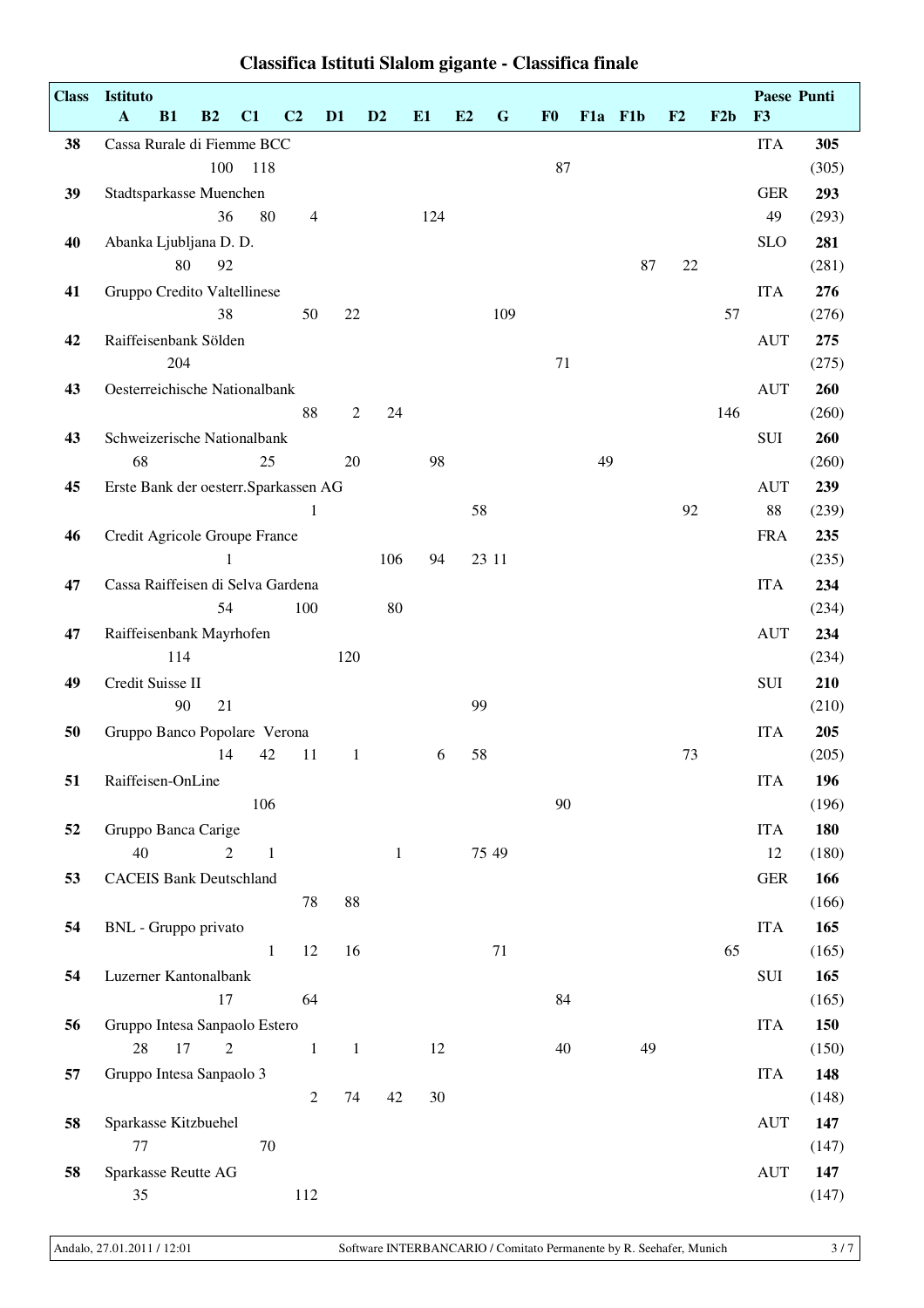| <b>Class</b> | Istituto<br>$\mathbf{A}$<br>B1<br>B2<br>C1<br>C <sub>2</sub><br>D1 | D <sub>2</sub> | E1  | E2  | $\mathbf G$ | F <sub>0</sub> | F1a F1b | F2 | F2b | Paese Punti<br>F3 |              |
|--------------|--------------------------------------------------------------------|----------------|-----|-----|-------------|----------------|---------|----|-----|-------------------|--------------|
| 60           | Cassa Rurale di Pergine                                            |                |     |     |             |                |         |    |     | <b>ITA</b>        | 144          |
|              | 20<br>$\mathbf{1}$                                                 |                |     | 79  |             |                | 44      |    |     |                   | (144)        |
| 61           | Terra Bank Group 1                                                 |                |     |     |             |                |         |    |     | <b>NOR</b>        | 140          |
|              | 103<br>36<br>1                                                     |                |     |     |             |                |         |    |     |                   | (140)        |
| 62           | BAWAG P.S.K.                                                       |                |     | 69  |             |                |         |    |     | <b>AUT</b><br>68  | 137<br>(137) |
| 63           | Kreissparkasse Ravensburg                                          |                |     |     |             |                |         |    |     | <b>GER</b>        | 133          |
|              | 87<br>46                                                           |                |     |     |             |                |         |    |     |                   | (133)        |
| 64           | Die Steiermaerkische Bank und Sparkasse                            |                |     |     |             |                |         |    |     | <b>AUT</b>        | 123          |
|              |                                                                    | 90             |     | 33  |             |                |         |    |     |                   | (123)        |
| 65           | Bank fuer Tirol und Vorarlberg AG                                  |                |     |     |             |                |         |    |     | <b>AUT</b>        | 122          |
|              | 118<br>$\mathbf{1}$<br>$\overline{2}$<br>$\mathbf{1}$              |                |     |     |             |                |         |    |     |                   | (122)        |
| 66           | UniCredit Banka Slovenija                                          |                |     |     |             |                |         |    |     | <b>SLO</b>        | 120          |
|              | $\mathbf{1}$<br>$\mathbf{1}$<br>$\overline{1}$                     |                |     |     |             | 22             | 71      | 24 |     |                   | (120)        |
| 67           | Bausparkasse Wuestenrot AG Salzburg                                |                |     |     |             |                |         |    |     | <b>AUT</b>        | 118          |
|              | 118                                                                |                |     |     |             |                |         |    |     |                   | (118)        |
| 68           | Raiffeisenbank Grünau<br>116                                       |                |     |     |             |                |         |    |     | <b>AUT</b>        | 116<br>(116) |
| 69           | Raiffeisenkasse Algund                                             |                |     |     |             |                |         |    |     | <b>ITA</b>        | 115          |
|              |                                                                    |                |     | 115 |             |                |         |    |     |                   | (115)        |
| 69           | Salzburger Sparkasse Bank AG                                       |                |     |     |             |                |         |    |     | <b>AUT</b>        | 115          |
|              |                                                                    |                |     |     |             |                |         |    | 33  | 82                | (115)        |
| 71           | Finanza e Futuro Banca                                             |                |     |     |             |                |         |    |     | <b>ITA</b>        | 114          |
|              | 114                                                                |                |     |     |             |                |         |    |     |                   | (114)        |
| 71           | Raiffeisenbank Tannheimertal                                       |                |     |     |             |                |         |    |     | <b>AUT</b>        | 114          |
|              | 114                                                                |                |     |     |             |                |         |    |     |                   | (114)        |
| 71           | Svenska Handelsbanken                                              |                |     |     |             |                |         |    |     | <b>SWE</b>        | 114          |
|              | 114                                                                |                |     |     |             |                |         |    |     |                   | (114)        |
| 71           | <b>UBI Banca Gruppo 2</b><br>114                                   |                |     |     |             |                |         |    |     | <b>ITA</b>        | 114<br>(114) |
| 75           | Centrum Bank AG                                                    |                |     |     |             |                |         |    |     | LIE               | 108          |
|              | 86<br>22                                                           |                |     |     |             |                |         |    |     |                   | (108)        |
| 75           | Swedbank Estonia                                                   |                |     |     |             |                |         |    |     | <b>EST</b>        | 108          |
|              |                                                                    |                | 108 |     |             |                |         |    |     |                   | (108)        |
| 77           | Kaiser Ritter Partner                                              |                |     |     |             |                |         |    |     | LIE               | 102          |
|              | 102                                                                |                |     |     |             |                |         |    |     |                   | (102)        |
| 77           | Raiffeisenbank Passail                                             |                |     |     |             |                |         |    |     | <b>AUT</b>        | 102          |
|              |                                                                    |                | 102 |     |             |                |         |    |     |                   | (102)        |
| 79           | Bausparkasse Wuestenrot AG Tirol                                   |                |     |     |             |                |         |    |     | <b>AUT</b>        | 100          |
|              | 100                                                                |                |     |     |             |                |         |    |     |                   | (100)        |
| 80           | VKB - Bank Freistadt                                               |                |     |     |             |                |         |    |     | <b>AUT</b>        | 99           |
| 81           | $\mathbf{1}$                                                       | 87             |     |     |             |                |         |    | 11  | <b>FRA</b>        | (99)<br>98   |
|              | Banque de France                                                   | 98             |     |     |             |                |         |    |     |                   | (98)         |
|              |                                                                    |                |     |     |             |                |         |    |     |                   |              |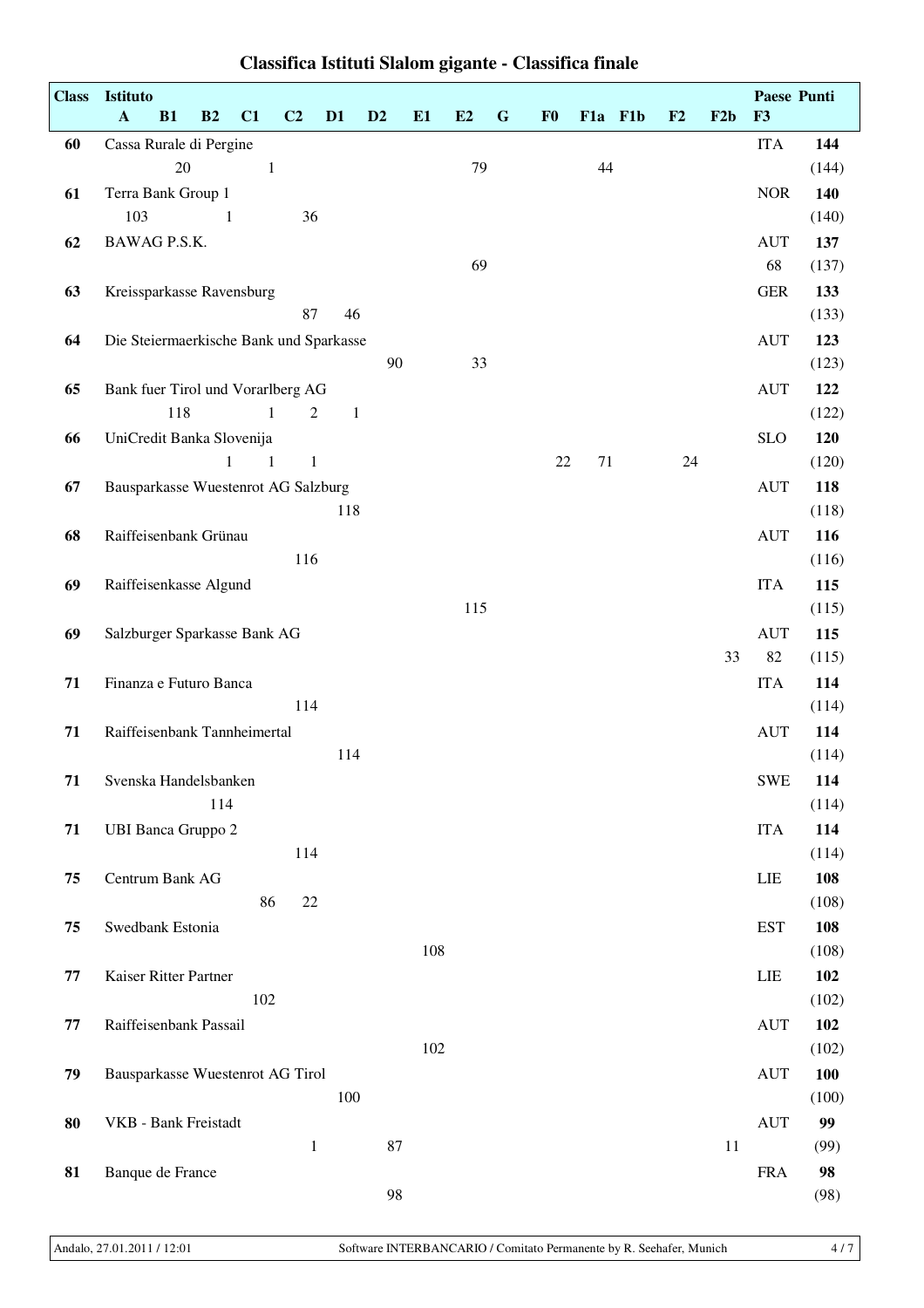| <b>Class</b> | Istituto                                 |              |    |                |              |                |    |    |             |                |         |    |    |     | Paese Punti |      |
|--------------|------------------------------------------|--------------|----|----------------|--------------|----------------|----|----|-------------|----------------|---------|----|----|-----|-------------|------|
|              | $\mathbf A$<br>B1                        | B2           | C1 | C <sub>2</sub> | D1           | D <sub>2</sub> | E1 | E2 | $\mathbf G$ | F <sub>0</sub> | F1a F1b |    | F2 | F2b | F3          |      |
| 82           | Raiffeisenbank Kirchdorf Tirol           |              |    |                |              |                |    |    |             |                |         |    |    |     | <b>AUT</b>  | 96   |
|              |                                          |              | 96 |                |              |                |    |    |             |                |         |    |    |     |             | (96) |
| 83           | Raiffeisenbank Wattens                   |              |    |                |              |                |    |    |             |                |         |    |    |     | <b>AUT</b>  | 92   |
|              |                                          |              |    |                | 92           |                |    |    |             |                |         |    |    |     |             | (92) |
| 83           | Sparkasse Bregenz Bank AG                |              |    |                |              |                |    |    |             |                |         |    |    |     | <b>AUT</b>  | 92   |
|              |                                          |              |    |                |              |                |    |    |             |                |         |    |    | 92  |             | (92) |
| 83           | Volksbank Esslingen                      |              |    |                |              |                |    |    |             |                |         |    |    |     | <b>GER</b>  | 92   |
|              |                                          |              |    | 92             |              |                |    |    |             |                |         |    |    |     |             | (92) |
| 86           | <b>SEB</b>                               |              |    |                |              |                |    |    |             |                |         |    |    |     | <b>SWE</b>  | 90   |
|              |                                          | 90           |    |                |              |                |    |    |             |                |         |    |    |     |             | (90) |
| 87           | UniCredit 3 - ITALIA                     |              |    |                |              |                |    |    |             |                |         |    |    |     | <b>ITA</b>  | 89   |
|              |                                          |              |    | 30             |              |                |    | 36 |             |                |         |    |    |     | 23          | (89) |
| 88           | Raiffeisenbank Wörgl-Kufstein            |              |    |                |              |                |    |    |             |                |         |    |    |     | <b>AUT</b>  | 87   |
|              |                                          |              |    |                |              |                |    |    |             |                |         |    | 87 |     |             | (87) |
| 89           | Raiffeisenkasse Vintl                    |              |    |                |              |                |    |    |             |                |         |    |    |     | <b>ITA</b>  | 84   |
|              | 84                                       |              |    |                |              |                |    |    |             |                |         |    |    |     |             | (84) |
| 89           | Societe Generale - Zuerich               |              |    |                |              |                |    |    |             |                |         |    |    |     | SUI         | 84   |
|              |                                          |              | 84 |                |              |                |    |    |             |                |         |    |    |     |             | (84) |
| 91           | Cassa Rurale Artigiana Cortina d'Ampezzo |              |    |                |              |                |    |    |             |                |         |    |    |     | <b>ITA</b>  | 79   |
|              |                                          |              |    |                |              |                |    |    |             |                |         |    |    | 79  |             | (79) |
| 92           | <b>CREDIVENETO</b>                       |              |    |                |              |                |    |    |             |                |         |    |    |     | <b>ITA</b>  | 75   |
|              |                                          |              |    |                |              |                |    |    |             |                | 19      |    |    |     | 56          | (75) |
| 93           | Raiffeisen-Zentralbank Oesterreich AG    |              |    |                |              |                |    |    |             |                |         |    |    |     | <b>AUT</b>  | 73   |
|              |                                          |              |    |                |              |                |    |    | 73          |                |         |    |    |     |             | (73) |
| 94           | Banca Popolare di Lanciano e Sulmona     |              |    |                |              |                |    |    |             |                |         |    |    |     | <b>ITA</b>  | 65   |
|              | 30<br>2                                  | $\mathbf{1}$ |    |                |              |                | 32 |    |             |                |         |    |    |     |             | (65) |
| 95           | Gruppo Intesa Sanpaolo Estero 2          |              |    |                |              |                |    |    |             |                |         |    |    |     | <b>ITA</b>  | 62   |
|              | 62                                       |              |    |                |              |                |    |    |             |                |         |    |    |     |             | (62) |
| 96           | Bankart Nova Ljubljanska Banka           |              |    |                |              |                |    |    |             |                |         |    |    |     | <b>SLO</b>  | 60   |
|              |                                          | 45           |    |                | $\mathbf{1}$ |                |    |    |             |                |         | 14 |    |     |             | (60) |
| 96           | Raiffeisen-Bausparkasse Wien             |              |    |                |              |                |    |    |             |                |         |    |    |     | <b>AUT</b>  | 60   |
|              |                                          |              |    |                |              |                |    |    |             |                |         |    |    | 60  |             | (60) |
| 96           | Sparkasse Wasserburg am Inn              |              |    |                |              |                |    |    |             |                |         |    |    |     | ${\tt GER}$ | 60   |
|              |                                          |              |    |                |              |                |    |    |             |                |         | 60 |    |     |             | (60) |
| 99           | Generali Bank                            |              |    |                |              |                |    |    |             |                |         |    |    |     | <b>AUT</b>  | 58   |
|              |                                          |              |    |                |              |                | 58 |    |             |                |         |    |    |     |             | (58) |
| <b>100</b>   | Kreissparkasse Esslingen-Nuertingen      |              |    |                |              |                |    |    |             |                |         |    |    |     | <b>GER</b>  | 56   |
|              |                                          |              |    |                |              |                |    |    |             |                |         |    |    |     | 56          | (56) |
| <b>101</b>   | Gruppo Intesa Sanpaolo 4                 |              |    |                |              |                |    |    |             |                |         |    |    |     | <b>ITA</b>  | 55   |
|              |                                          |              |    | 53             | $\sqrt{2}$   |                |    |    |             |                |         |    |    |     |             | (55) |
| 102          | Banca Network Investimenti               |              |    |                |              |                |    |    |             |                |         |    |    |     | <b>ITA</b>  | 52   |
|              |                                          |              |    |                |              | 52             |    |    |             |                |         |    |    |     |             | (52) |
| 103          | Banca d'Italia - Genova                  |              |    |                |              |                |    |    |             |                |         |    |    |     | <b>ITA</b>  | 50   |
|              |                                          |              |    |                |              |                |    | 50 |             |                |         |    |    |     |             | (50) |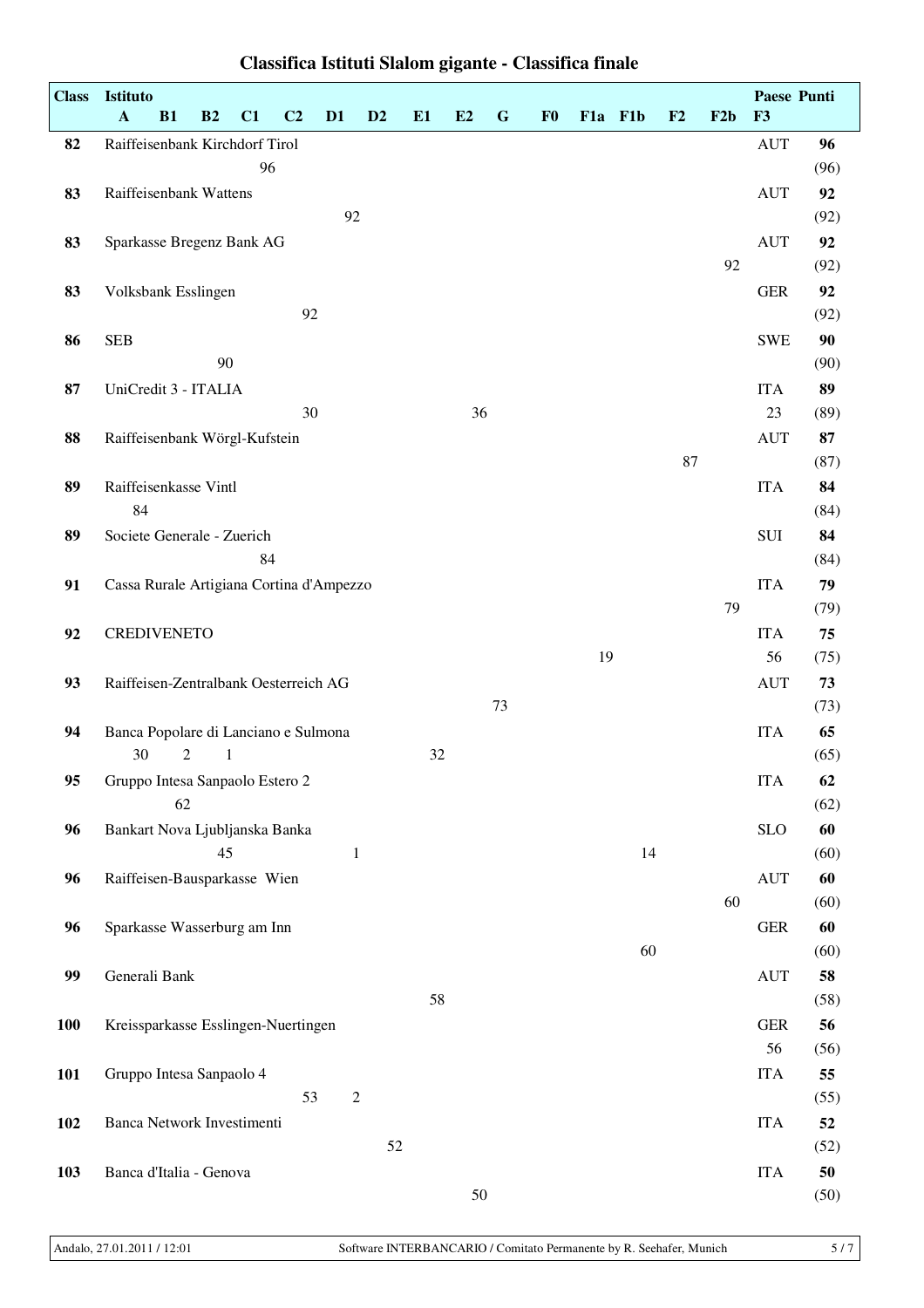| <b>Class</b> | Istituto<br>$\mathbf A$<br>B1            | B2             | C1           | C <sub>2</sub> | D <sub>1</sub> | D2         | E1           | E2     | ${\bf G}$ | F <sub>0</sub> | F1a F1b | F2 | F2b | F3         | Paese Punti         |
|--------------|------------------------------------------|----------------|--------------|----------------|----------------|------------|--------------|--------|-----------|----------------|---------|----|-----|------------|---------------------|
| 103          | Cassa Rurale di Tuenno - Val di Non      |                |              |                |                |            |              |        |           |                |         |    |     | <b>ITA</b> | 50                  |
|              |                                          | $\mathfrak{2}$ |              |                | 48             |            |              |        |           |                |         |    |     |            | (50)                |
| 105          | Cassa di Risparmio Parma e Piacenza      |                |              |                |                |            |              |        |           |                |         |    |     | <b>ITA</b> | 42                  |
|              |                                          |                |              |                |                | $\,1$      |              |        | 41        |                |         |    |     |            | (42)                |
| 105          | Gruppo Banca Monte die Paschi di Siena 2 |                |              |                |                |            |              |        |           |                |         |    |     | <b>ITA</b> | 42                  |
|              |                                          |                |              |                |                |            | 42           |        |           |                |         |    |     |            | (42)                |
| 105          | Suedtiroler Sparkasse AG 2               |                |              |                |                |            |              |        |           |                |         |    |     | <b>ITA</b> | 42                  |
|              |                                          |                |              |                |                |            |              | $42\,$ |           |                |         |    |     |            | (42)                |
| 108          | Cassa di Risparmio di Saluzzo            |                |              |                |                |            |              |        |           |                |         |    |     | <b>ITA</b> | 41                  |
|              |                                          |                |              |                |                |            |              |        |           |                |         |    | 41  |            | (41)                |
| 109          | Cassa di Risparmi della Spezia           |                |              |                |                |            |              |        |           |                |         |    |     | <b>ITA</b> | 38                  |
|              |                                          |                |              |                |                |            | 38           |        |           |                |         |    |     |            | (38)                |
| 109          | HSH-Nordbank AG<br>38                    |                |              |                |                |            |              |        |           |                |         |    |     | <b>GER</b> | 38                  |
| 111          | Raiffeisenbank Lohnsburg                 |                |              |                |                |            |              |        |           |                |         |    |     | <b>AUT</b> | (38)<br>34          |
|              |                                          |                |              |                | 34             |            |              |        |           |                |         |    |     |            | (34)                |
| 112          | <b>Barclays Bank Torino</b>              |                |              |                |                |            |              |        |           |                |         |    |     | <b>ITA</b> | 30                  |
|              |                                          |                |              |                |                |            |              |        |           |                |         |    | 30  |            | (30)                |
| 113          | Nordea 2                                 |                |              |                |                |            |              |        |           |                |         |    |     | <b>SWE</b> | 29                  |
|              | 29                                       |                |              |                |                |            |              |        |           |                |         |    |     |            | (29)                |
| 114          | CRAL Intesa Sanpaolo 1                   |                |              |                |                |            |              |        |           |                |         |    |     | <b>ITA</b> | 25                  |
|              |                                          | 1              |              |                | $\overline{c}$ | $\sqrt{2}$ | $\mathbf{1}$ |        | 19        |                |         |    |     |            | (25)                |
| 115          | Walser Privatbank AG                     |                |              |                |                |            |              |        |           |                |         |    |     | <b>AUT</b> | 21                  |
|              |                                          |                |              | 21             |                |            |              |        |           |                |         |    |     |            | (21)                |
| 116          | Cetrel S.A. Luxemburg                    |                |              |                |                |            |              |        |           |                |         |    |     | <b>LUX</b> | 18                  |
|              |                                          | 18             |              |                |                |            |              |        |           |                |         |    |     |            | (18)                |
| 116          | St. Galler Kantonalbank<br>18            |                |              |                |                |            |              |        |           |                |         |    |     | SUI        | 18<br>(18)          |
| 118          | AB.LV                                    |                |              |                |                |            |              |        |           |                |         |    |     | <b>LAT</b> | 14                  |
|              |                                          |                |              |                |                |            |              |        |           |                |         |    |     | 14         | (14)                |
| 119          | Cassa Rurale Lavis-Valle di Cembra       |                |              |                |                |            |              |        |           |                |         |    |     | <b>ITA</b> | 12                  |
|              | 3                                        | $\mathbf{1}$   |              |                | 8              |            |              |        |           |                |         |    |     |            | (12)                |
| 120          | Banco di Napoli SpA                      |                |              |                |                |            |              |        |           |                |         |    |     | <b>ITA</b> | 11                  |
|              |                                          |                |              |                |                |            |              | 11     |           |                |         |    |     |            | (11)                |
| 121          | CARICENTRO - CASSA RISPARMIO DI FIRENZE  |                |              |                |                |            |              |        |           |                |         |    |     | <b>ITA</b> | 10                  |
|              |                                          |                |              |                |                |            |              | 10     |           |                |         |    |     |            | (10)                |
| 122          | SKV - P.S.K.                             |                |              |                |                |            |              |        |           |                |         |    |     | <b>AUT</b> | $\mathbf{3}$        |
|              |                                          |                |              |                |                |            |              |        |           |                |         |    | 3   |            | (3)                 |
| 123          | Gruppo Banco Popolare Verona B           |                |              |                |                |            |              |        |           |                |         |    |     | <b>ITA</b> | $\boldsymbol{2}$    |
|              |                                          |                | $\sqrt{2}$   |                |                |            |              |        |           |                |         |    |     |            | (2)                 |
| 123          | Sparkasse Fürstenfeldbruck               |                | 2            |                |                |            |              |        |           |                |         |    |     | <b>GER</b> | $\boldsymbol{2}$    |
| 125          | <b>BKS Bank AG</b>                       |                |              |                |                |            |              |        |           |                |         |    |     | <b>SLO</b> | (2)<br>$\mathbf{1}$ |
|              |                                          |                | $\mathbf{1}$ |                |                |            |              |        |           |                |         |    |     |            | (1)                 |
|              |                                          |                |              |                |                |            |              |        |           |                |         |    |     |            |                     |